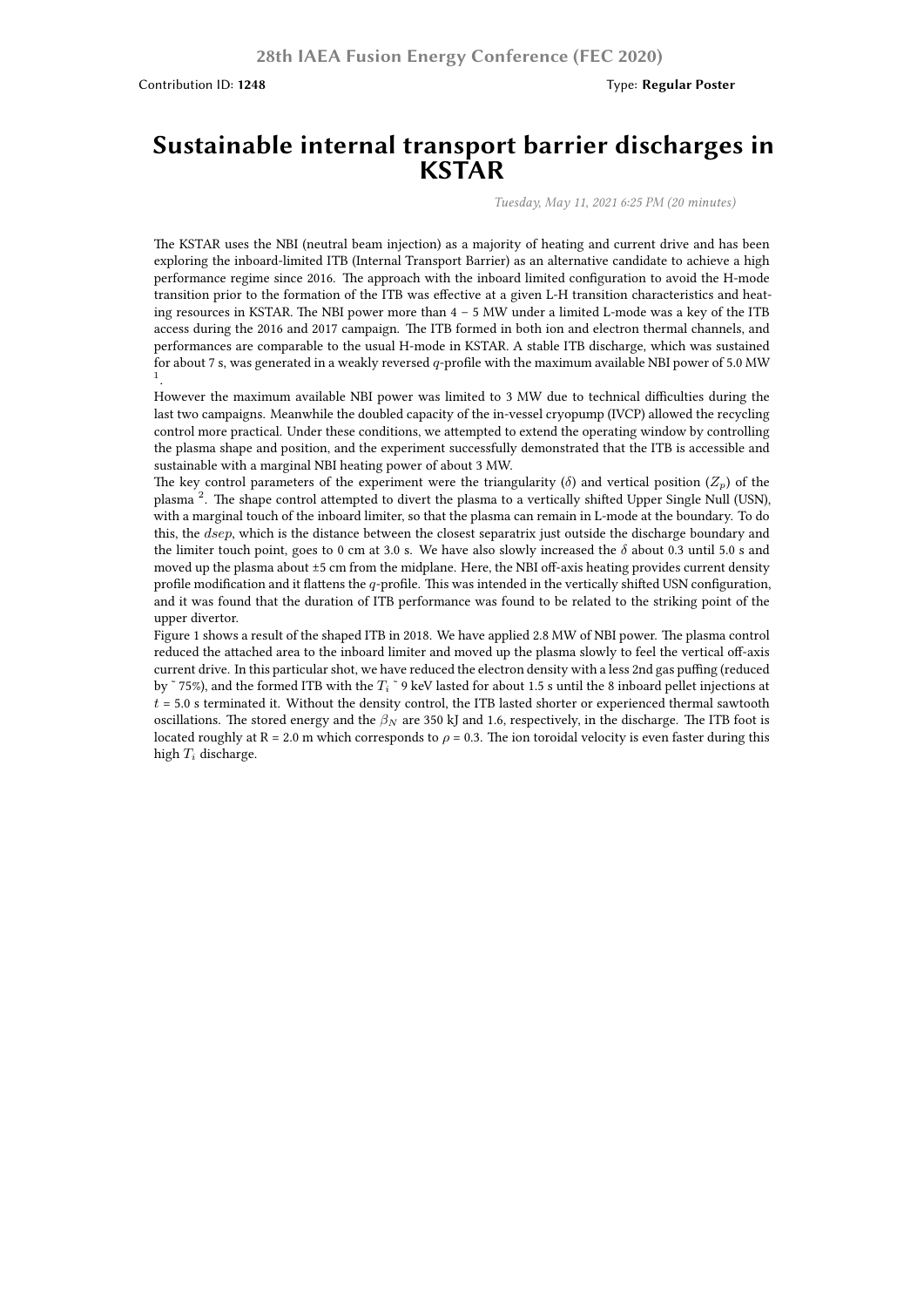

Figure 1: Time trace parameters of the shaped ITB discharge #21631 (a). The ion temperature and the toroidal velocity (b) profiles show the clear formation of the internal barrier. A result of TRANSP analysis show the ion and the electron thermal diffusivity (c).

We have carried out analysis of shaped ITB discharges. No significant instability was observed in the Mirnov spectrum. Even at a particular ITB discharge with sawtooth oscillations on both ion and electron temperatures we were only able to see high *n* (= 5) dominant weak fluctuations. This MHD-resistant characteristic can be thought of as making the ITB discharge robust and reproducible, and it should be related with the shape of *q*-profile. During the first observation of the ITB in 2016, a flat *q*-profile has been observed in the central region of , and the flatness tends to be monotonous to be distinguished by the difference of  $q_0$   $^3.$  The  $q_0$  is near *q* = 1 during the 2018 experiment with < 3.0 MW of NBI power, while we could observe a weakly reversed *q*-profile with  $q_0$   $\degree$  2 at a higher power ( $\degree$  5.0 MW, 2016 campaign). We have got clear pressure profiles during the period of stable ITB, and this helped clear analysis of the discharge. Here we can see the formation of the ITB reduces both ion and electron thermal diffusion in the region of  $\rho$  < 0.3.

In 2019 campaign, the density was measured at a level of 60 - 70 % lower than in the previous year. This is a partial failure of the other diagnostic device we use, but experienced a temperature overshoot that occurred at lower density at around 3 s during the ITB onset. The high temperature gradient in the core during the overshoot caused the barrier unsustainable and this can be prevented with the appropriate additional gas puffing before the ITB onset timing. The ITB is terminated by beam blips for 10 ms for measuring the ion temperature or impurity accumulation in the vacuum vessel. At higher NBI power above 3 MW, this termination is greatly alleviated, but more technical solution was to adjust striking point of the upper divertor. KSTAR demonstrated that this plasma shape control enables ITB to be sustained for more than 10 seconds at relatively low NBI power.

## **REFERENCES**

- 1 J. Chung et al, Nucl. Fusion 58, 016019 (2018)
- 2 J. Chung et al, 46th EPS conference, P4.1092 (2019)
- 3 J. Chung et al, Rev. Sci. Instrum. 89, D10112 (2018)

## **Affiliation**

National Fusion Research Institute

## **Country or International Organization**

Korea, Republic of

**Primary author:** Dr CHUNG, Jinil (National Fusion Research Institute)